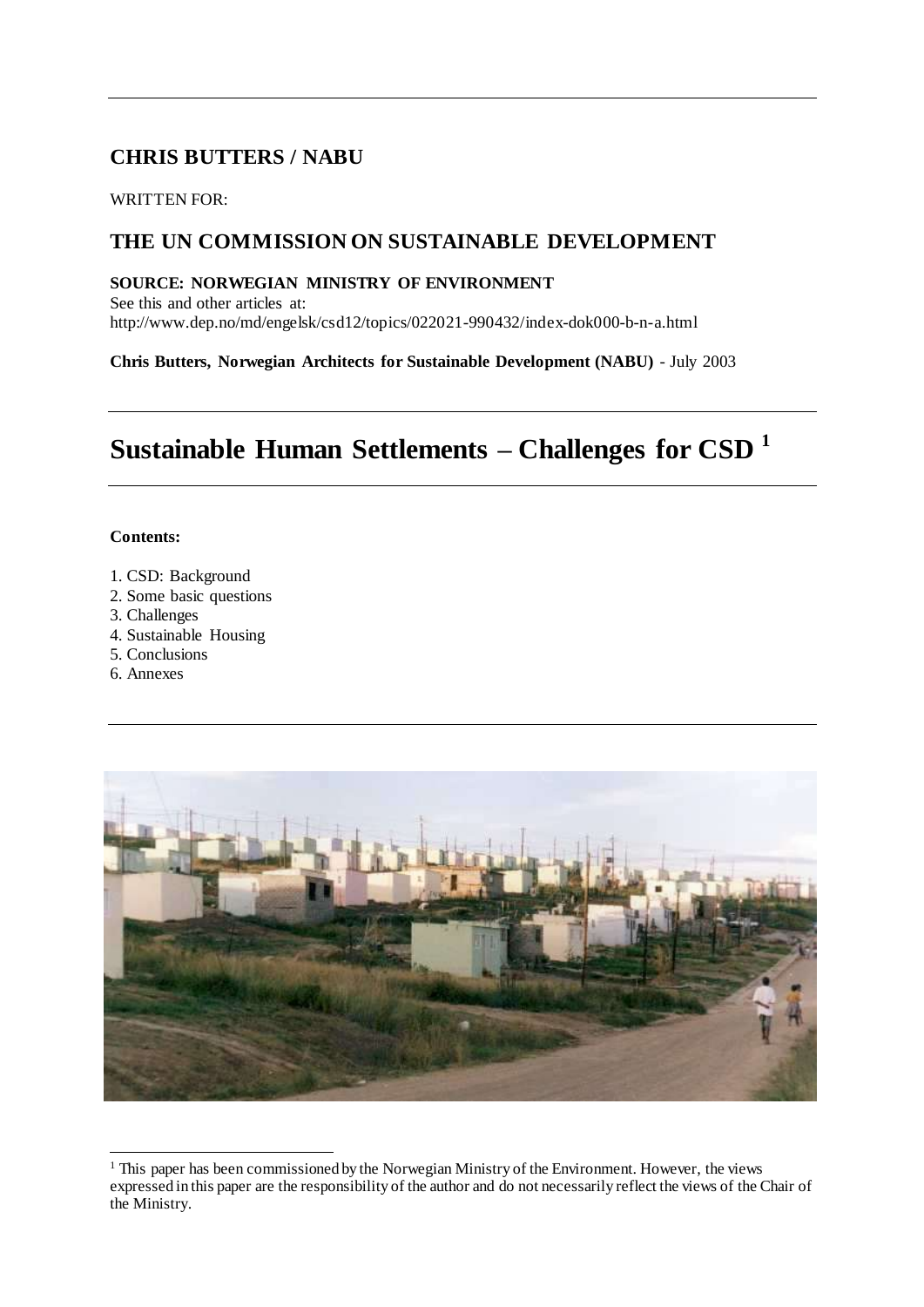# **1. CSD – THE BACKGROUND**

The overall goal of the CSD's work on human settlements is to achieve significant improvements in the living conditions of the poorest population groups, in particular slum inhabitants, by the year 2020. The goal is also described as addressing the needs of the poorest 100 million people.

This requires initially, putting together an overview and analysis of needs, technological requirements, actors, and processes. It also requires a broad appreciation of the issues, both political and ethical, and of the basic philosophies behind such work.

Finally, it is a prerequisite that CSD's work be firmly based on principles for sustainable development.

### **Sustainable development:**

In international circles, sustainable development is now generally understood as having three major aspects. These are often represented by interlinked circles defined as ecology, economy and society (or some variation of these three). SD particularly in the context of human settlements must be understood in its full breadth, encompassing not only environmental but equally social and economic sustainability. This understanding of sustainability has important implications for development strategy by an actor such as the CSD.

### **The building sector:**

As we now know, the building sector is responsible for around 40% of all energy use, wastes, and emissions. This is also the case in developing countries.

Buildings are therefore a larger cause of global environmental pollution than either industry, or transports. This has not been realised until quite recently; and we still find ourselves in the situation where the planning and building sector is given far less attention.

Most development programs however do include construction - but this is often not seen as a main issue. For example a health project includes building of clinics, agriculture projects include storage buildings, but these are programs led by doctors or agriculture specialists, so they are often not closely interested in the buildings. Therefore, the buildings are unfortunately often planned without thought to energy and sustainability.

Sustainable building needs to be a main focus of the UN agenda. The building sector is one of the main challenges to global sustainability, and must therefore be given the same importance and attention as better-known areas like biodiversity. A major task of CSD should be to raise awareness of this in international circles and in the UN system.

### **The whole and the parts:**

The above implies that it is not only individual buildings which are the issue, but just as importantly:

- how settlements are put together, in other words town layout, infrastructures etc how the settlements are financed organised and run (forvaltning)
	- how the settlements are financed, organised and run (forvaltning).

This is in line with state of the art thinking both in Norway and internationally. Sustainability in the built environment used to be seen as a question of making sustainable buildings, but the focus has now shifted towards appreciation of the larger picture. This is because the shape and design of a housing area or town as a whole, is more important than the individual buildings, and has a longer lasting effect on biodiversity impacts, energy use, transport needs, etc.

### **Process and product:**

Equally, the organisation and processes involved in creating human settlements are at least as important as the products. An apparently excellent solution for a house design can be a complete failure if it is not financed and delivered in an appropriate way. A recent OBOS/Husbanken project in South Africa, for example, has been mainly concerned not so much with actual building of housing but with institution-building, that is, creating structures such as borettslag, housing financing systems and the like. These are things which we in Norway may take for granted, but they are largely unknown in post-apartheid South Africa. We don't think about them but they are the framework within which, the very prerequisites for a housing programme to succeed and function.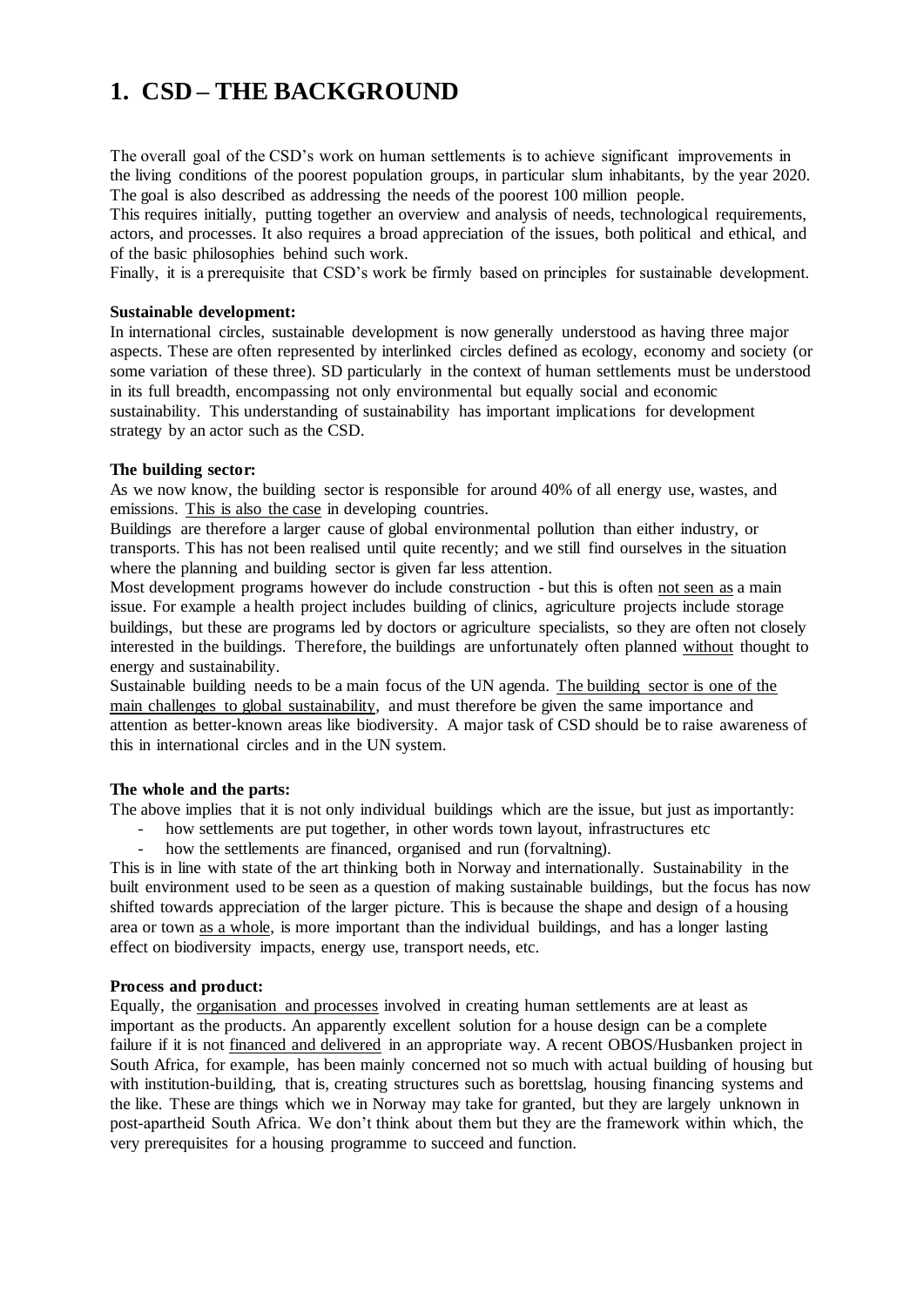## **2. SOME BASIC QUESTIONS IN CSD'S MANDATE**

## **2.1.WHAT DO WE MEAN BY HOUSING?**

Broadly speaking there are three main classes of housing that may be targeted for delivery. It is important to define clearly which of these are to be encompassed by CSD.

### **A.Emergency shelter:**

Normally appropriate for relief in refugee or natural disaster situations, such housing has the following basic requirements or characteristics:

- it is temporary
- it should be deliverable and mountable in a very short time
- it should be either easily disposable, or recyclable.

Because it is temporary, it does not necessarily have to fit in technically, architecturally or culturally with local traditions. However, it has to be recognised that emergency shelter not uncommonly does stay in place for long periods, and may even become permanent.

### **B.Minimum shelter:**

This category covers a range of types where one provides a "startpakke", for example projects of the "sites and services" type. In these, one sets up the basic infrastructures for access, health and hygiene such as roads, water, sanitation, and provides building sites with for example just a concrete floor slab, a bathroom and perhaps an electricity point. The users themselves then build the rest.

There may be further provision of assistance in the form of building materials or a skills centre to give information and help to self-builders.

### **C.Basic housing:**

Here one is providing what is seen as a more or less sufficient and finished product. Of course, provision will often be built in for future expansion and upgrading of the units. Such housing may be in individual buildings or in clusters / apartment blocks.

In developing countries such housing is often designated into various classes, depending on the income level of the recipient groups, with attendant standard sizes and levels of amenity..

To the above three should be added the issue of upgrading existing poverty housing, see below. Naturally the above have variations and may overlap. These three categories may also be defined respectively as: temporary, provisional and permanent.

### **2.2. WHAT DO WE MEAN BY LIVING CONDITIONS?**

The mandate of CSD refers to "bosettingsspørsmål" and to "livsvilkår".

The term "living conditions" may be interpreted narrowly to focus on the housing only. However, if one's goal is to improve the conditions of life in an urban slum as a whole, then there are other considerations. In would seem clear that it is the urban living conditions as a whole which should be the focus of such a program.

To take some simple examples:

- upgrading the water supply and drainage may be more important than improving the buildings,
- relocating residents to a new housing estate may cause more social disruption than improvement, with consequent criminality and other problems
- many slums are controlled by landlord mafias, whatever the official city policy, so that improving security of financing and tenancy may do far more to uplift oppressive housing conditions than physical measures,
- upgrading public spaces, not the houses, may be the best way of improving the living space of the greatest number at the least cost.

This again underlines the importance of focusing on the goal of sustainability in human settlements in a wholistic way. The examples also raise the question of finding the most cost effective approaches.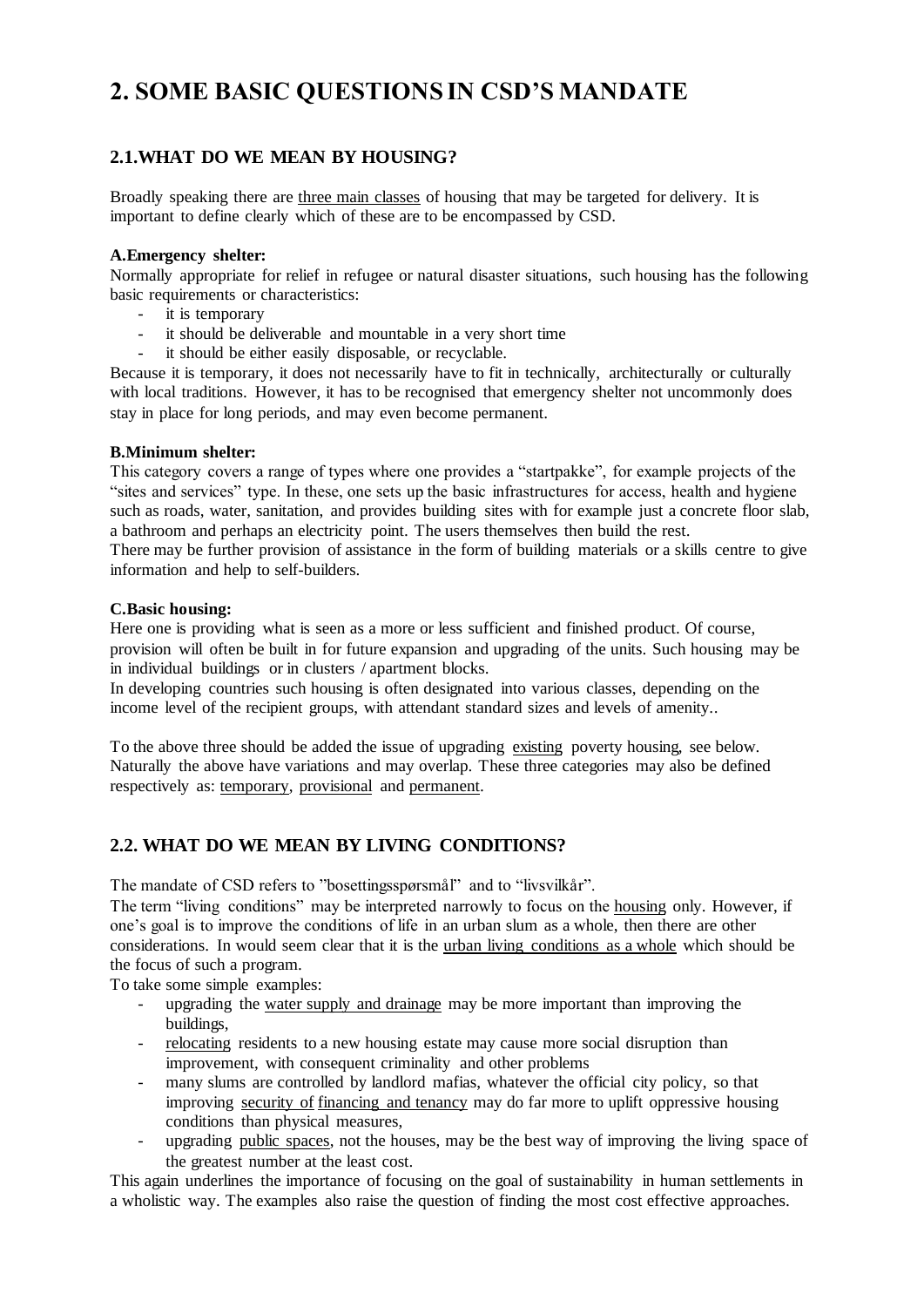### **2.3. IS THE FOCUS NEW HOUSING, SLUM UPGRADING OR BOTH?**

Many would argue that with world population growth slowly flattening out, upgrading of existing housing is the major part of the task. But both tasks are important.

Upgrading is also the more difficult task. Not least there is a relentless dynamic in informal urban settlement which means that the task increasingly gets out of control for the authorities. In the deprived inner city areas of New York, even, the starting point had to be a painful acknowledgement by the city authorities that they had failed.

In cities such as Ankara (Turkey), squatter settlements around the city started as one-storey shacks, but this does not last: after some years, they develop into three and four storey urban dwellings. It would therefore have been useless for the city to put in water and sewage infrastructure based on a static picture of one-storey shacks.

Slum improvement normally may start with an amnesty and the legalisation of land or tenancy rights; without this there is no basis for investing in physical improvements. These are complicated and long processes. Involvement of and cooperation by the residents is a prerequisite. The processes require some form of community or neighbourhood organisation, such as CDC's (Community Development Corporations). Here again, what is possible in any specific place will depend very much on local cultural traditions and community structures.

Planning and construction of new areas, on the other hand, is in some ways simpler. But in developing countries it is often done without attention to basic principles of planning for sustainable development. This is often due to a combination of low levels of skill, limited resources, and urgency. One thus often copies outdated housing models - or imported models – which may be creating problems for coming generations to deal with.

An example is reconstruction in the Balkan countries. Due to the urgency of the task, housing is being built which more or less copies the concrete apartment blocks of the fifties. This is a disaster in several ways: socially, but also environmentally, since these blocks will depend on huge amounts of fossil fuel energy for the next 50 years. One is thus locking the struggling countries into a new cycle of economic dependency on imported fuels, and a new cycle of serious environmental degradation.

One reason for this is that emergency and aid agencies often do not have qualification in the (relatively new) field of sustainable building.

Slum upgrading requires removal of housing built in unsafe or landslide-prone slopes; provision of areas for roads and infrastructures; demolition of some houses to provide space for schools, parking and public space. Both the logistics and the economics of upgrading existing slums are very demanding. A major slum development project in Bogotà (Colombia), has shown that upgrading of existing slums costs about double what it costs to provide new urban areas for low income groups. In other words, prevention (by better urban planning to begin with) would save large amounts of scarce funds later on.

### **2.4. WHAT DO WE MEAN BY DELIVERY?**

A program for delivery of housing faces three main issues: product, process and institutional capacity building. All three of these need to be addressed and policies formulated.

### **A.Product:**

Housing is anything but a simple product. Some of the main variables are climate, available construction materials and technology, and the choice of solutions which fit the ethnological/social/cultural context in a given culture.

There may for example be religious beliefs which make an entrance on the north side or a square form unacceptable; there may be social requirements which mean that if only one room is provided, women will be relegated to an outside place. It is not easy to define what a good product will be.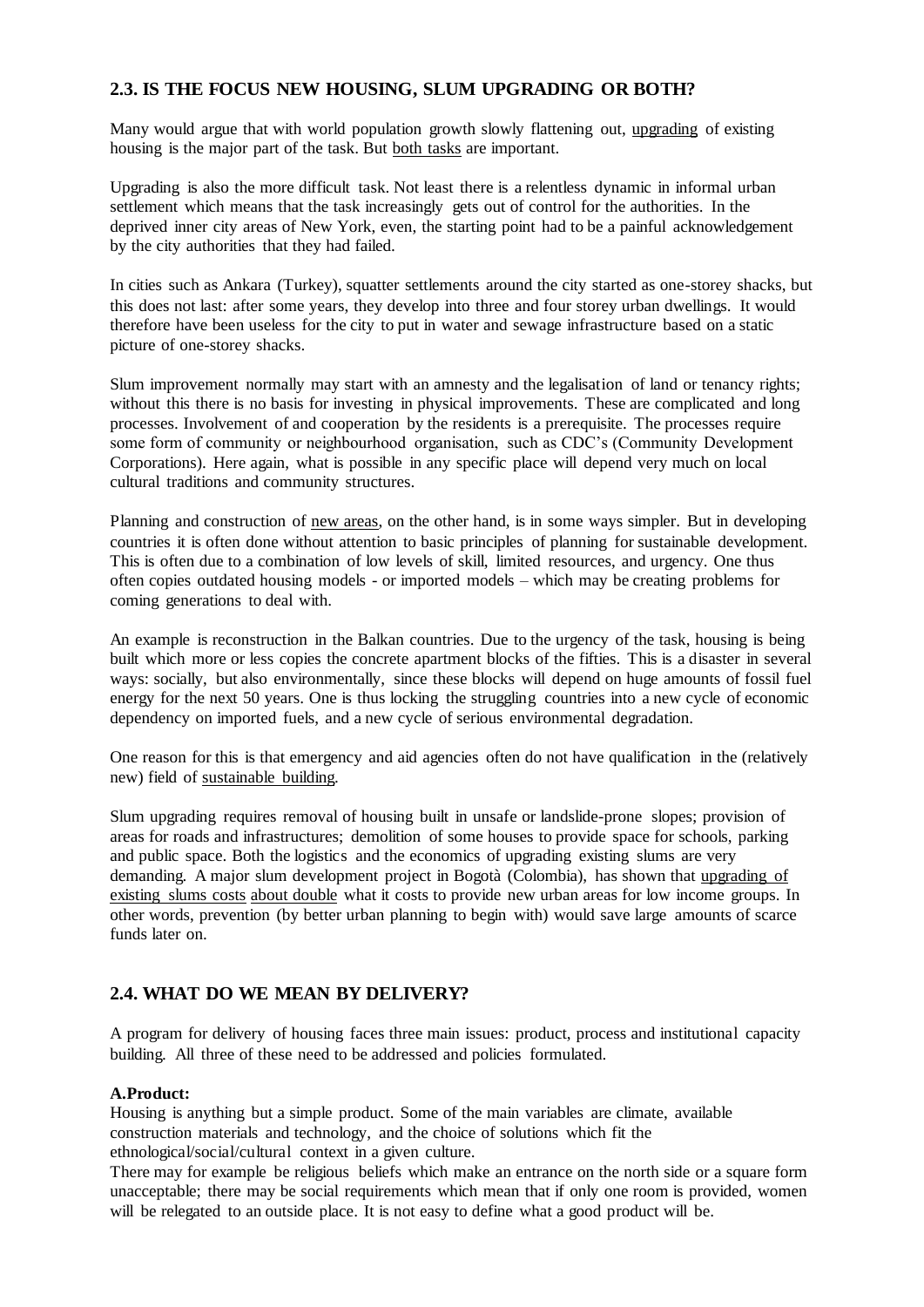### **B.Process**

Planning and design may be with or without user participation. Construction may be self-help or by an outside contractor. Management may be individual, public, or cooperative. These process factors will be probably as critical to success as the product itself.

The Rio principles regarding sustainable development, embodied in Agenda 21, stress that processes must be appropriate and local, if we are to achieve sustainability. The stakeholders must be closely involved. Community participation and user involvement are essential to success.

### **C. Institutional capacity**

The goal of a housing program is not only to deliver the first results, like a "once-off" project, but to build up capacity locally to implement more projects in future. Sustainable delivery requires the building up of knowledge as well as institutional capacity and organisational structures. Economic instruments are equally important, and are particularly problematic when targeting the poorest income groups. Successful examples have included the Grameen Bank (Bangladesh), which operates microfinancing structured on a neighbourhood basis.

Delivery of a housing area is short term delivery. The issue however is how to ensure that many, many more projects can be delivered, not from outside but as far as possible by the country itself.

One should note that CSD itself will not deliver any housing projects. The role of different actors at various levels therefore needs to be discussed.

### **2.5. WHICH ACTORS AND LEVELS OF ACTION?**

What can be delivered by an actor at the level of the CSD? It is obvious that the actual delivery of housing happens at a local level. In broad terms one may distinguish three main levels of action for urban development initiative:

### **A.International**

Agencies such as UN, Unesco, FAO, GATT, ILO, IPCC, etc., define overall principles and goals at a global level. These principles are further translated into target programs in specific areas of action such as shelter, labour, trade, human rights, education, climate change abatement, etc.

International programs thus create the broad frameworks. They can further, spearhead concrete programs at the lower levels, evaluate results and propagate experience; but they are not themselves implementers of projects.

Regional agencies (defined for example by categories such as Asian, Sub-Saharan, Tropical, Arctic …) fulfil a similar overarching function, their area or function being slightly more region- and perhaps culture-specific.

Other international organisations and groups such as NGO's and Policy Institutes operate very much at the same level.

In the field of housing and human settlements, the actors include bodies like Habitat, the International Architects Union (UIA), iiSBE, IFHP, etc.

In Norway the relevant expertise and networks are largely to be found in the Habitat group, connected to KRD.

However, as noted by CSD, the whole sector related to spatial planning and buildings has never achieved a high profile internationally, even though it is a key component in all development.

#### **B.National**

In most cases, concrete projects are still implemented on a national basis. These nations have their own policies, views and priorities, which will not always coincide with the international ones - even if these nations are signatories to all the relevant UN agreements.

International agencies like UNDP and FAO however also act as specific implementing agencies, and this they do at the national level. (They may also have regional bases, such as ESCAP). In this case they work from in-country national offices, and must often modify their own focus quite radically to adapt to the priorities of the host nation, and with attendant compromises.

Host nations often wish to implement projects themselves, which strengthens their internal capacity; this is in line with Norwegian policy.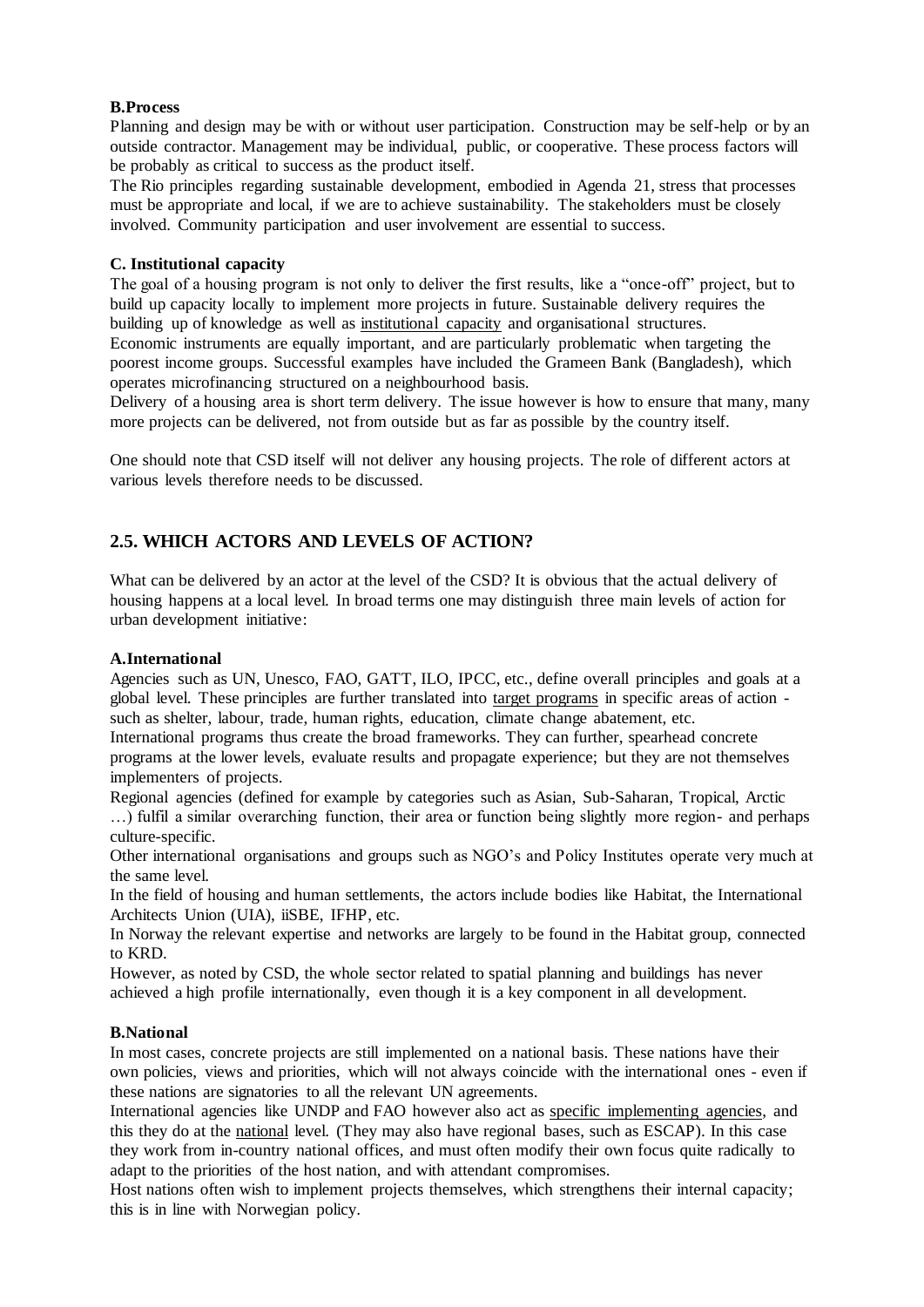International programs thus have to empower and support concrete projects, at national or local levels, within a clear framework without watering it down to something meaningless.

### **C. Local and specific**

Concrete delivery is provided by specific agencies, NGOs, international suppliers and contractors, as well as by local implementation.

Many development programs aim to maximise local delivery in order to achieve the goal of in-country capacity building. Coming in with a Norwegian contractor may provide the product, but without helping the recipient country in any way to be able to implement projects itself in the future. It is questionable to what extent such delivery may be termed successful.

One of the main issues is therefore that of technology transfer - or capacity building to use another term. This is a key factor to evaluate sustainability.

It is important to add that most housing world wide is still provided by users themselves, without any of the above institutionalised actors. Local people often have both the resources and the knowledge, but lack only some legal and financial frameworks to be able to provide their own housing. This is particularly the case if one is targeting the most needy population groups. Housing provided by outside agencies, even if very low cost, will very often still be inaccessible for the poorest groups. The issue here is both sustainability, and enablement. Many programs aim to strengthen just this, rather than trying to provide housing by institutionalised mechanisms.

### **D. Communication between levels**

Global action such as in CSD, cannot possibly be in close touch with all the very varied realities locally. There must however be sufficient feedback between grassroots realities and global discussions - overall priorities must be informed by local needs. It is only at the local level that the concrete possibilities for good solutions can be seen - they can not be designed in Geneva or Oslo. The role of actors like CSD is therefore to provide guiding global principles for local action; active political campaigning to highlight, explain and prioritise the targeted area; and as far as possible to secure financial commitments (both international and national, multi- and bilateral) for concrete projects to be implemented by member nations.

International work demands high levels of communication skills and cultural sensitivity. Foreign experts may communicate badly in other cultures. One of the main roles for CSD would thus seem to be that of communicator.

A further function is to raise public awareness, evaluate and disseminate good practice as widely as possible. Though the role of international programs such as CSD is not directly to implement projects, but it is important in political terms to "sponsor" and highlight successful project cases, in order to convey an image of useful concrete results as opposed to global talk shop.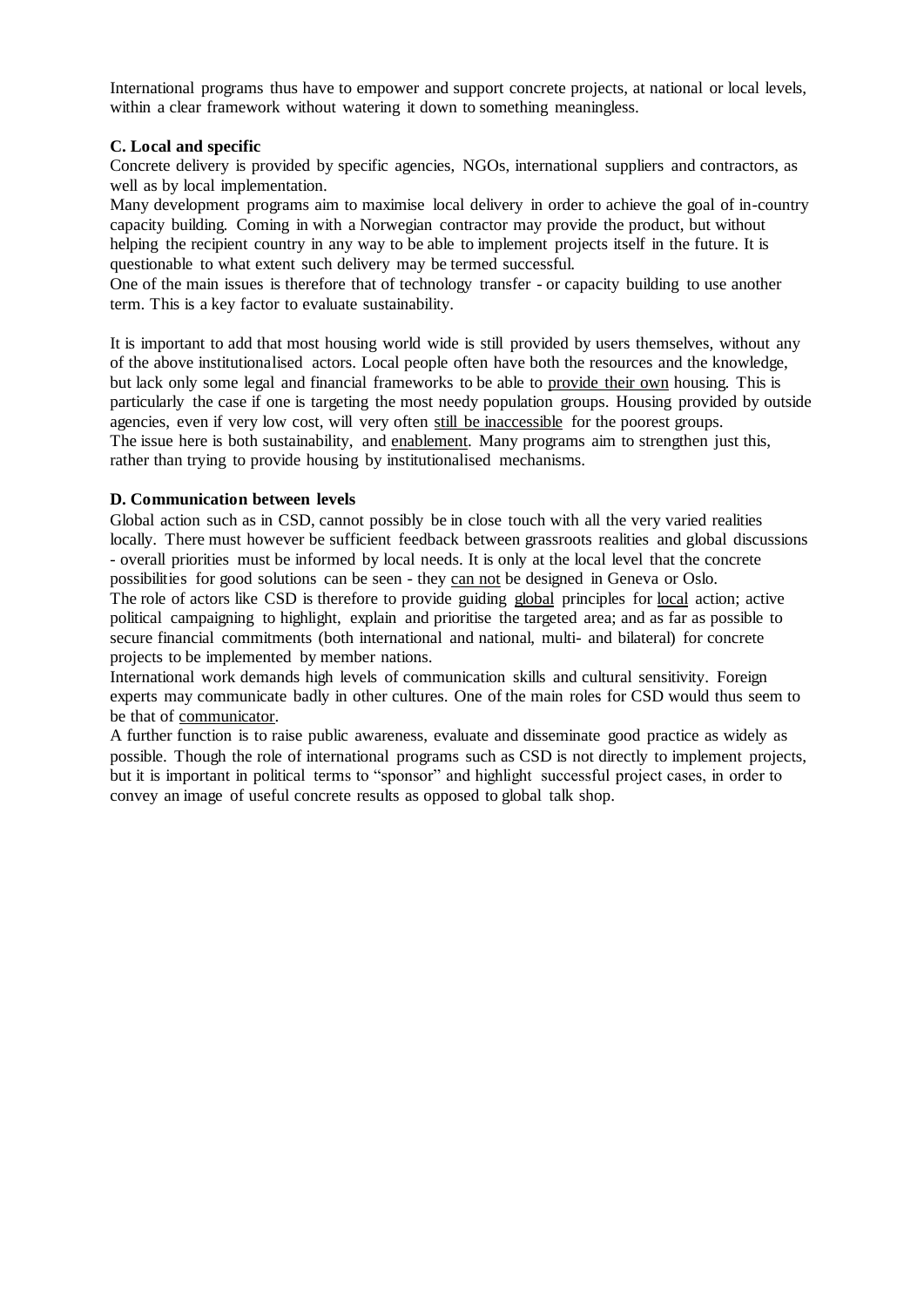## **3. CHALLENGES AND ISSUES**

### **3.1.WESTERN MODELS: SUBURBIA? HIGH RISE?**

It is remarkable that even though one is addressing the needs of the poorest groups, the housing model one very often sees applied in developing countries is that of western, upper-class suburbia – in a poorer version - that is, individual housing units on individual plots. This solution has many limitations, creates diseconomies, as well as far higher environmental loads.

In further imitation of western suburbia, such developments are very spread out (lav tetthet) - and planned as if the residents had access to motor cars. This creates great hardship for the residents to commute long distances, often with little or no public transport available locally - and no local services or shops either. This reinforces the point made above about how important it is to approach housing in terms of the whole settlement, services, and living conditions.

### *The ultimate goal of any human settlement program is not sustainable houses, but sustainable community.*

In many developing cities the model is western-style high-rise. This too may be environmentally costly as well as culturally inappropriate. High quality high rise, which rich cities can afford, may be acceptable, but poor quality, overcrowded high-rise (as in many Asian cities), is probably the worst of any solution.

One should remember that the "compact city", (høy tetthet) which in discussions in our part of the world is said to be the most sustainable solution, is dependent for other things we perhaps take for granted and are not necessarily available in developing country situations. For example there are cities with 10-storey blocks - none of them with lifts. Not what we would call acceptable living conditions! High density requires a minimum of public open space. In towns like Bhutan's capital Thimphu, where land is scarce and prices determine density more than city planning, a policy of high density in the name of "sustainability", may mean construction on every plot, with no open public space at all.

High density also presupposes clean air, for example. Most cars in African cities are so badly tuned and maintained that air pollution is very high. Building compact cities is not a good idea given that kind of traffic emissions. Here again, concepts like "high density is sustainable" which may be relevant in our context, may be recipes for disaster in a Third World context.

Many slum areas are haphazard collections of thousands of dwellings, with no open space except bits of leftover waste land, and with no urban or community structures. A remarkable project in the townships of Capetown (South Africa) is addressing the issue of low-cost, high quality public spaces that create identity, social interaction and cultural life. It is also seen as creating basic human dignity in the context of neglected slum communities.

*(Obs: they are invited to visit us in Scandinavia in November, I strongly recommend a seminar for MD)*

In addition to problems with specific models, is the issue of avoiding a narrow focus in general. As is rightly underlined in the recent Habitat documents (Styremøte Nairobi 5-9 mai 2003, KRD), for example, even if a main focus is on cities, one must not lose sight of the connections between town and country. This is especially true in the perspective of environmental sustainability and ecological footprint. One may well wish to give a clear focus, for strategic and political reasons; this is very understandable, even necessary if one is to be efficient politically, however when it comes to concrete support to projects, one should emphasise a wholistic approach.

### **3.2. APPROPRIATE TECHNOLOGY**

Many development projects fail because the solutions chosen have been inappropriate, that is poorly adapted to the climatic, functional or especially cultural context of the recipients.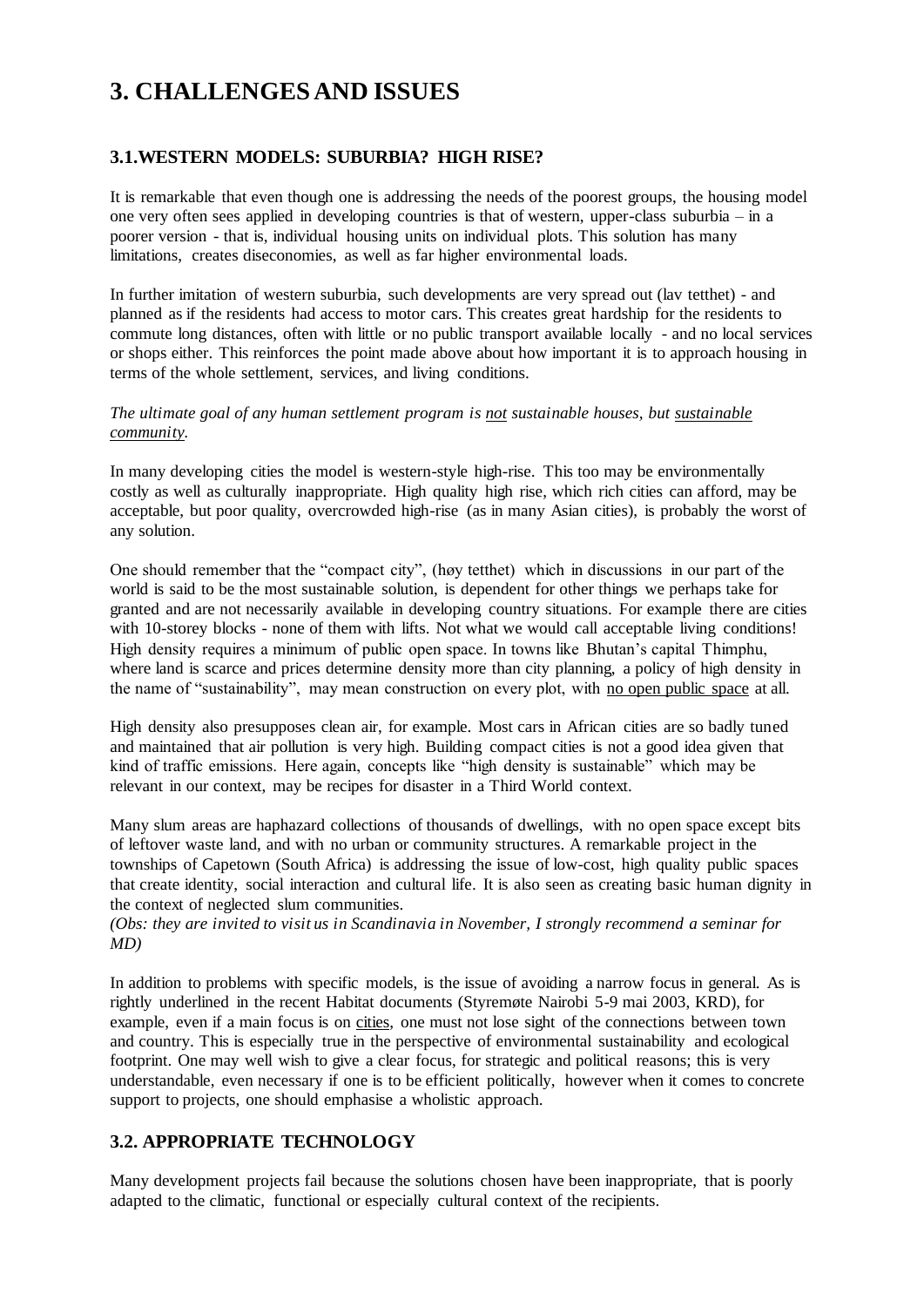One can for example not export a Scandinavian wooden structure to a tropical climate. The well known NORAD-financed Kerala case illustrated how the (in principle excellent) solutions for improved fishing boats, put large numbers of local people out of work. Another classic "white elephant" was the attempted introduction of solar cookers into cultures where it turned out that food was traditionally only prepared after sunset!

Projects by pioneers like Hassan Fathy (Egypt) have developed low-cost, bioclimatic housing using local materials, renewable energy and reviving traditional techniques such as the Nubian vaults which can be constructed without shuttering.

Development solutions must in other words be well adapted and sensitive to the recipient cultures. Work by organisations such as the Intermediate Technology Development Group (ITDG) in many countries have applied these principles in practice for many years, and their approach combines ecology and culture. There are now organisations in several countries working on these lines, such as NCAT (Wales), Development Alternatives (Delhi), DSC (Nepal), CESTA (Central America), etc.

### **3.3. COMMUNICATION, FEEDBACK AND EVALUATION**

It is often recognised in Aid and development circles that the "development learning curve" is poor. There is too little use of existing experience or learning from past mistakes. New agencies arrive in a country and repeat earlier errors by others. Aid programmes have a short time horizon, so they often don't know whether their projects are still working five or ten years later. Donors may be reluctant to hear "bad news" - not least because of possible political criticism back home - so that evaluation missions may avoid difficult issues. Host countries don't want to hear bad news either.

A major challenge in a broad mandate such as that of the CSD is therefore to obtain a realistic overview and analysis of existing experience.

### **3.4. MARKET AND STATE**

The sites and services model given above illustrates the need for a pragmatic attitude to state intervention, public planning, private sector or user-led development. As is recognised, also in liberalistic economics, all markets in order to function have to be regulated to some extent. This applies especially to conservation of nature and past heritage - which otherwise may be exploited and torn down due to market forces - and equally, to long term future values and goals such as environmental sustainability, which short-term market forces alone do not recognise - due not least to the discounting mechanism in our economic system.

In developing countries however the public-private equation can be very different. For example, it is unthinkable to privatise the health sector in a country that has limited technical skills, poor logistical organisation and above all, little regulatory capacity within the state itself. The result would almost certainly be a badly coordinated health system, prone to corruption, with fake medicines and little effective control as well as least opportunity for the most needy.

The effectiveness of public or private initiative depends on many conditions which we take for granted in our countries. Countries like India and Bhutan illustrate this in many areas; the move towards private sector-led development takes time, and needs to be handled very carefully - certainly not according to western neoliberal economic theory any more than socialistic dogma. The state itself may not be a very good planner and deliverer of housing, but the private sector in such countries may be far worse.

The UN and Habitat's focus on governance is very useful in this respect and can be used as a good tactical focus, because it shifts attention to pragmatic issues and away from a dogmatic approach.

In many developing countries it is also a fact of life that both public and private sector implementation mean, in practice, a large part of the cake ending up in the hands of a small elite. One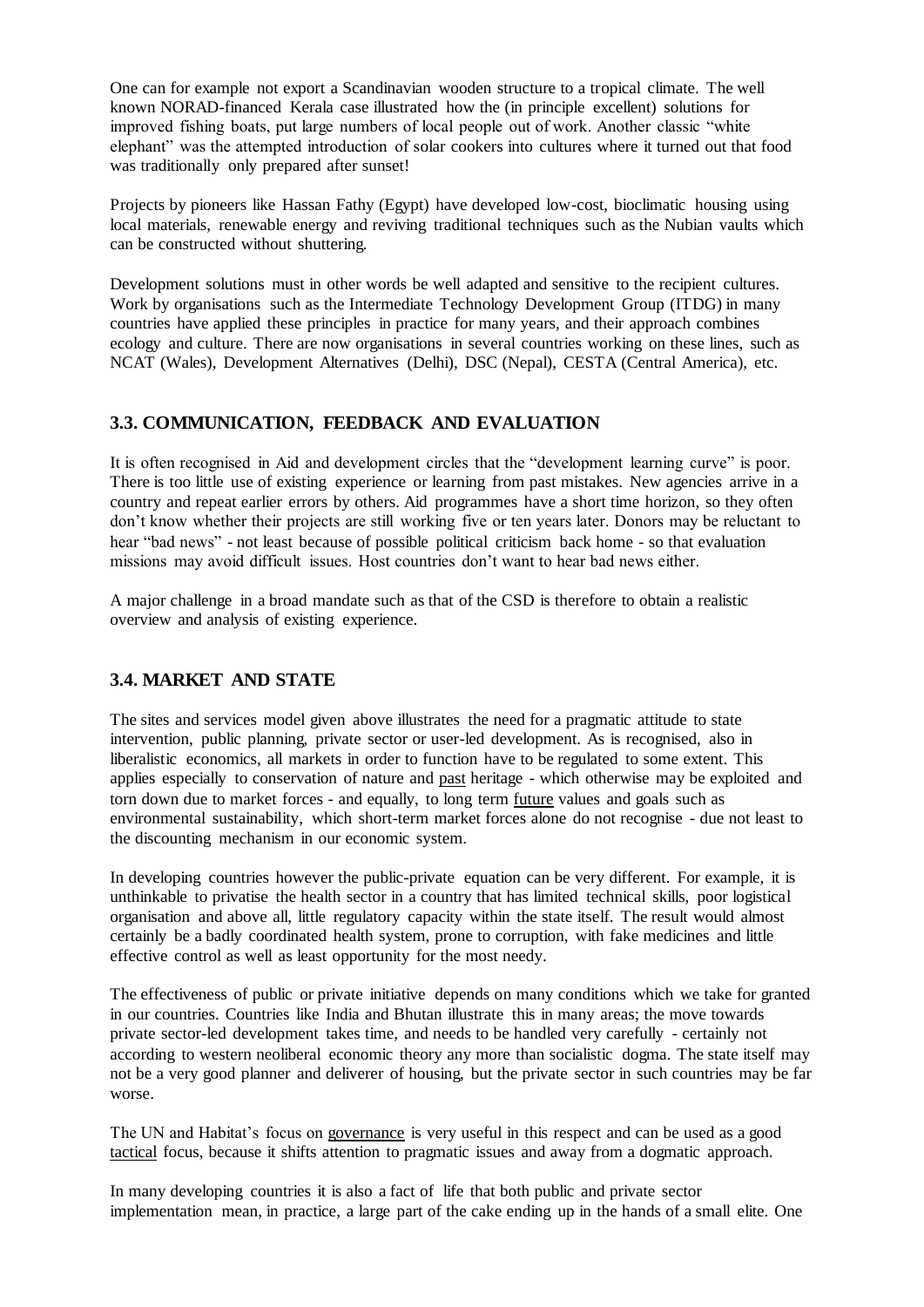way or the other, this issue is of central importance when discussing appropriate (eg. effective) delivery models for development programs such as CSD. The answer will vary from country to country.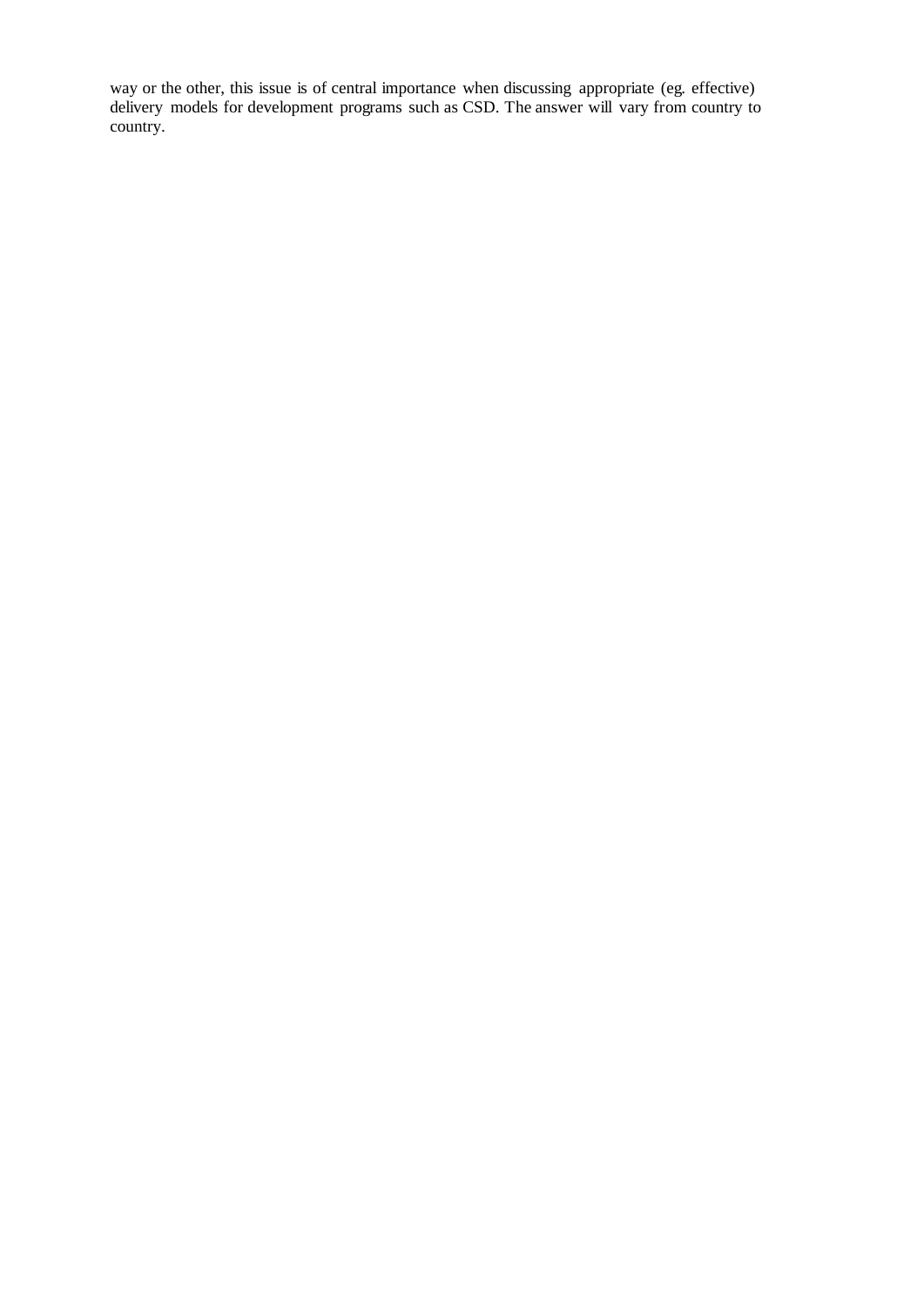## **4. SUSTAINABLE HOUSING**

Internationally there is a large corpus of literature on sustainability and housing, as well as documentation of case studies with a wide variety of approaches. Regarding urban upgrading of *favelas* or slums, much work has been done in Latin America and South Asia in particular.

It is well recognised that the poor suffer most from urban deprivation, including health problems due to location on the least favourable sites near polluting industries, unsafe water and hygiene, and not least health problems caused by bad energy sources for household use. A series of studies in South African townships have documented the extremely polluted atmospheric and lithospheric conditions. The second largest cause of death in South African township children is ARI (acute respiratory infections), and it is the leading cause of death in some urban areas *(van Horen et al., EP 5/93)*.

South Africa presents an interesting and not untypical example. Here as in many countries there is a huge need for new housing. However, this is often done on the basis of tendering out large numbers of houses to the cheapest contractor. There is almost no urban planning. One thus finds hundreds of houses laid out in straight rows, with no variation, no public spaces, no thought to future public transport, schools or other services which are essential parts of any urban community.

It illustrates a continuation of a historical model from apartheid times, when black housing was a low priority and was delivered by the white regime as cheaply as possible, and with very little concern as to quality or community. Soweto outside Johannesburg was basically a dormitory for a million cheap workers; their living quality was not a concern.

Issues such as climatically adapted construction, energy supply and biodiversity are ignored. This in turn reflects a low level of awareness amongst the administrators and planning authorities. Even though the political intentions are far better now, old planning attitudes are still in place. The need is not so much for housing solutions, as for capacity building in the administration. Such programs may provide thousands of houses; but they don't provide sustainable urban communities. In addition, they lock a developing country into huge negative effects as regards future resource and energy use.

The example raises one of the fundamental dichotomies of such improvement programs: short term need versus long term sustainable development. In addition to unnecessary environmental damage, the economic implications are enormous. Studies show that huge amounts of money can be saved by better forward planning, and that later upgrading is both physically very difficult, and will cost far more - so upgrading will seldom happen.

Sustainable housing is considerably easier to address when one is dealing with higher income groups. If the goal is to reach the most needy, models that we know from our own safe world of qualified staff, legal contracts, and accepted quality standards, are often not relevant.

In accordance with the concept of sustainable development given above, sustainable housing has three main aspects: ecological/technical, economic, and social.

### **Technical:**

Housing should be adapted climatically and should require low inputs of energy and resources, as well as avoiding hazardous and unhealthy substances. The ecological footprint of construction can be measured in simple ways, conveying the effectiveness of space use, energy requirements, environmental impacts and biodiversity.

It should be stressed again that the ecological impact is as much dependent on the overall urban layout and infrastructure, as on the individual buildings. This refers in particular to energy supply systems, transport requirements, water and waste cycles.

In developing countries, there is often far less concern about environmental protection, urban biodiversity and green space. Attitudes to nature are different, combined with for example overriding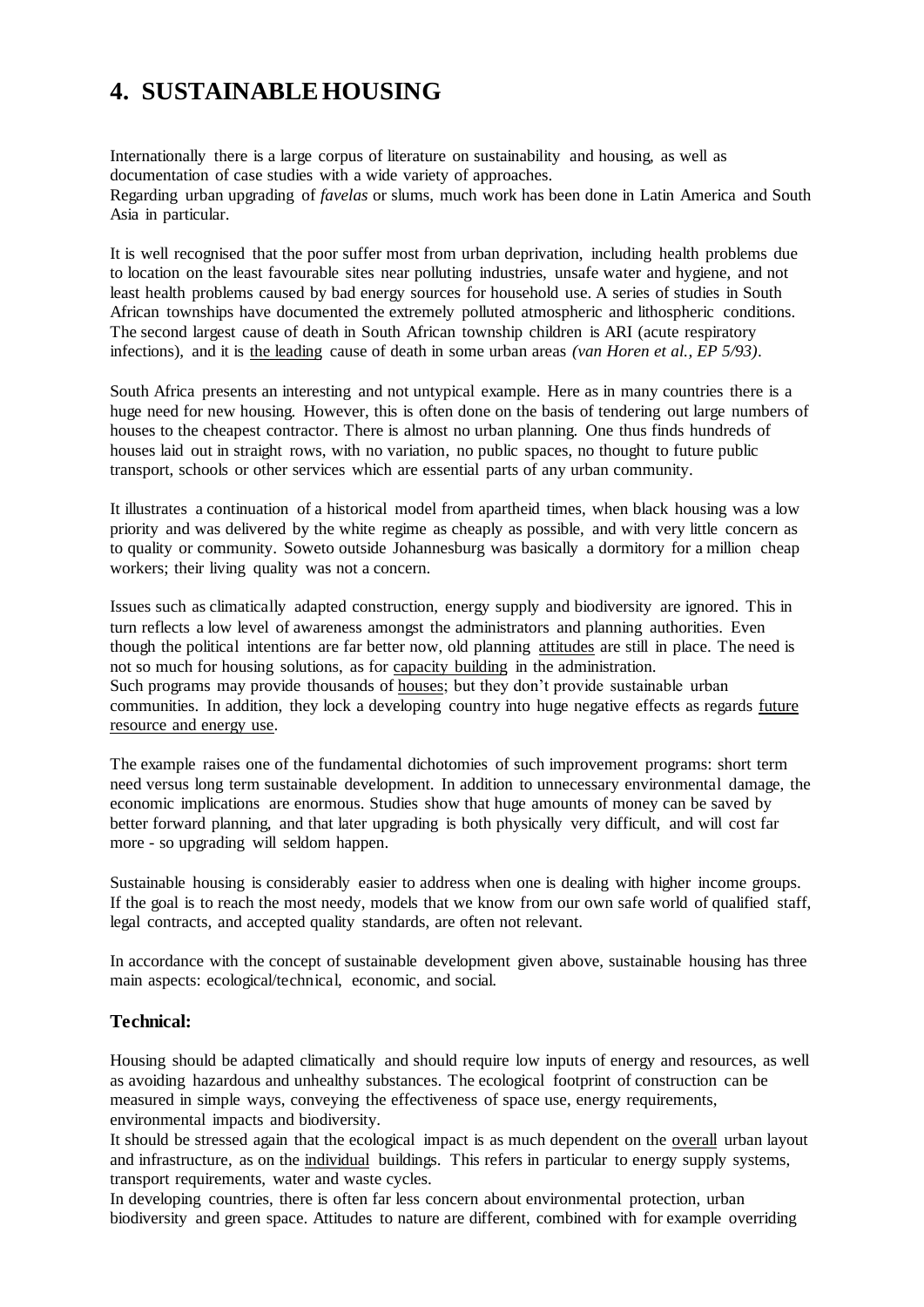needs for firewood and lack of land control mechanisms. Biodiversity and vegetation issues therefore need to be paid special attention.

Many successful projects are along the lines of "improved local architecture"; that is, they build on local traditions but introduce just a few important modernisations, such as better foundations, earthquake reinforcing, reduced timber use, better insulation. In quite many developing countries there are already excellent local organisations working with these themes in the building sector. These should be primary partners.

Traditional building techniques using natural, local materials can often be 'modernised'. This avoids expensive imports, and ensures sustainable development of local architecture which is well adapted to its climate. For a hospital in Bhutan, this author produced MCR (microconcrete) roof tiles using all local materials, for half the cost of the imported CGI tin roofing sheets which are normally used. MCR is a technique developed originally at the Kumasi Institute in Ghana by ITDG, and is now used in several countries.

Housing should as far as possible use passive design solutions, such as bioclimatic design, passive solar heating, natural ventilation. This is especially important for low income groups who can not pay for technical equipment, or for commercial energy supplies.

Usually passive environmental solutions can be found in traditional indigenous architecture, and can be adapted in modern forms. This approach to design also maintains local traditions and skills - an important element for cultural sustainability.

### **Economic:**

Sustainable economics relates not only to direct costs, but also to financing, forms of tenure, and to the organisation and management systems over time. To be sustainable, housing must be financially accessible to the poorest groups and this in a way that is maintainable on a long term basis. Issues such as availability of work locally are equally important.

Housing should as far as possible be produced locally, so as to ensure best use of local resources and to strengthen the local economy. Imported components are also often impossible to repair and maintain - leading to more, not less dependency on foreign aid.

Legal and administrative structures, such as housing associations, are often lacking and unknown in these countries. This is another part of the economic framework that requires special attention (cf. Husbanken/ OBOS project in South Africa).

Effective maintenance and running of housing is, in environmental terms, at least as important as the initial procurement. Inefficient running will result in high energy costs, degradation, as well as direct building degradation. Some development projects with a design life of say 50 years, are seen to be rotting after only five to ten years. This often relates to lack of attention by delivery agencies to follow-up and evaluation.

### **Social:**

A varied socioeconomic population is a fundamental requirement for a vibrant community. This is hard to achieve in slum areas.

Equally, qualities of urban space related to security, accessibility, identity, have both a social as well as an economic dimension. In our own societies high quality urban space is known to have a big effect on reducing criminality and vandalism - more so in developing cities.

Housing form is closely related to culture. Social groupings and hierarchies must be studied as basic decision criteria in planning housing layouts. For instance, providing blocks of apartments in some African countries led to some very curious social effects (traditional clans started to group themselves on different floors!)

Housing is in other words not just a technical question. The solutions both for individual buildings and for neighbourhood layouts must be adapted to culture. This often requires in-depth study, which can not be delivered by outside experts on a one-off basis.

Effective mechanisms for user involvement and local community organisation are a keyword to success in housing for the urban poor.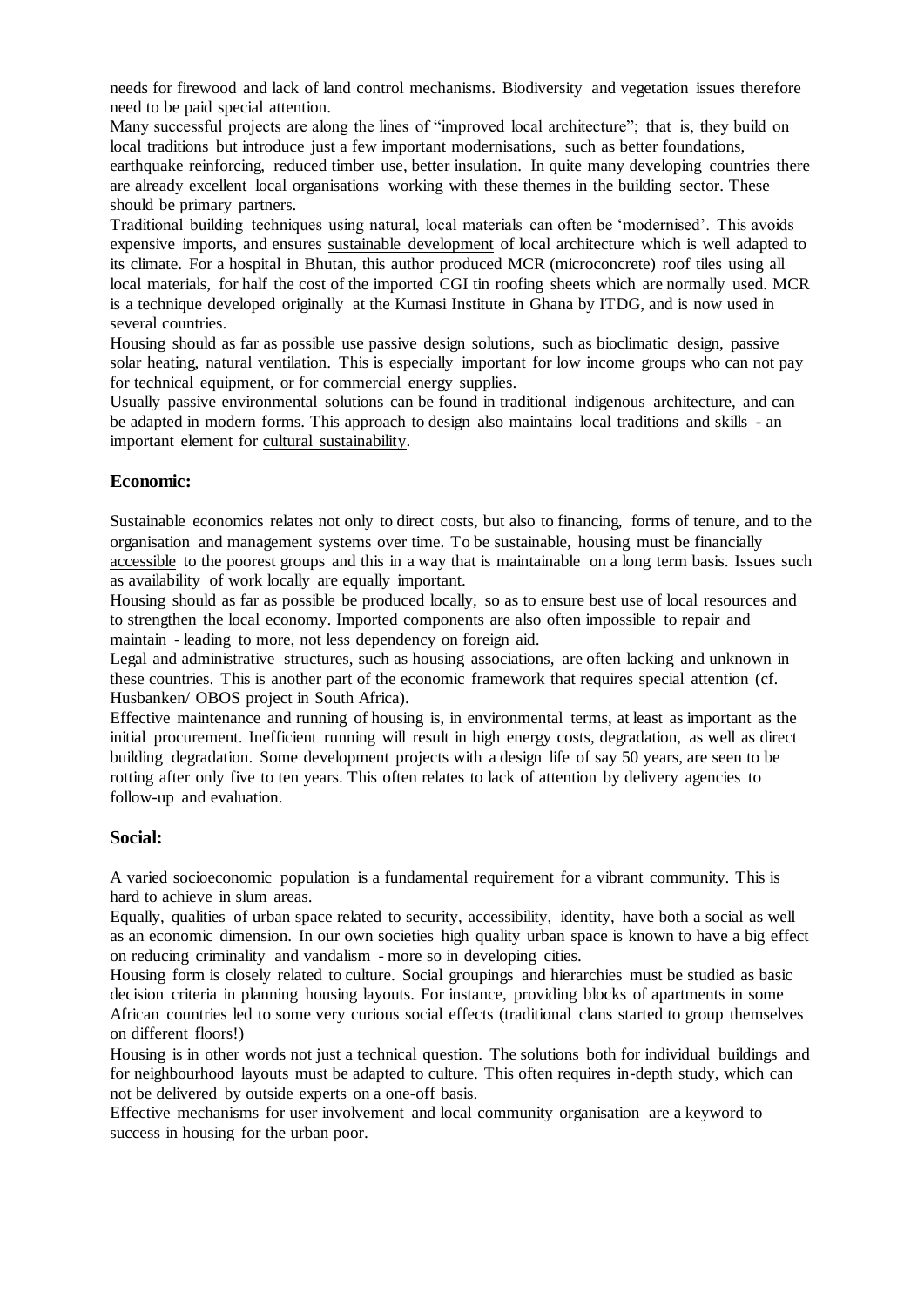### **On specific technological aspects:**

As noted above, the overall layout, design and choice of appropriate house types, etc., are fundamental. Flexibility over time, especially the possibilities to expand and upgrade the structures, is also a key requirement.

It is not possible to say that single family houses, or apartment blocks, are the right or wrong solution in general. The answers will be different in different places, and the acceptability of different types will often be heavily predetermined whatever the outside experts may prefer. Whatever the type of building, however, one can still make the solution as sustainable as possible. The main technical issues are:

### **Energy:**

The primary focus should be not on supply but on reducing demand. This should be solved as far as possible by solutions that need as little energy as possible. The poorest groups cannot afford commercial energy. Bioclimatic architecture uses natural cooling, passive solar gain and other strategies to reduce energy needs to a minimum.

### **Water and wastes:**

To be solved mainly on a neighbourhood, not individual level. Water is critical in many countries. In arid areas greywater can be recycled (the city of Windhoek has been doing this for several decades). Both water supply and waste treatment are critical issues for urban health.

### **Building materials:**

Should be local, renewable and have low embodied energy. Special care should be taken to avoid toxic materials since in developing countries, citizens often do not have the knowledge of how toxic these are and may easily misuse them (such as using chemically treated timber for cooking, which can be fatal).

### **Biodiversity and impacts on nature:**

These aspects depend in particular on overall site planning, layout and management over time. Vegetation can greatly improve urban microclimate in addition to its other benefits. Urban environmental degradation often happens because the poorest people have no choice but to cut down available biomass and to overgraze what greenery there is.

#### **Public space:**

The poorest have minimum if not sub-minimum housing space, and the outdoor, public urban spaces are therefore their "common living room". So the urban spaces are nearly as important as the buildings themselves - in addition to creating identity, community interaction, and security. Cf. the award winning Uluntu Plaza project mentioned in South Africa.

It should be stressed that technology should be kept to a reasonable minimum. There may be a tendency to want, for example, a lot of imported components, or solar technology because it appears renewable and makes a strong "political" statement - and is of interest to industry. However this kind of solution may not be affordable, or sustainable. A keyword for the poorest housing groups has to be simplicity, with a maximum of locally adapted passive design solutions.

In addition to the above are the issues of costs and mechanisms or processes of delivery of the housing.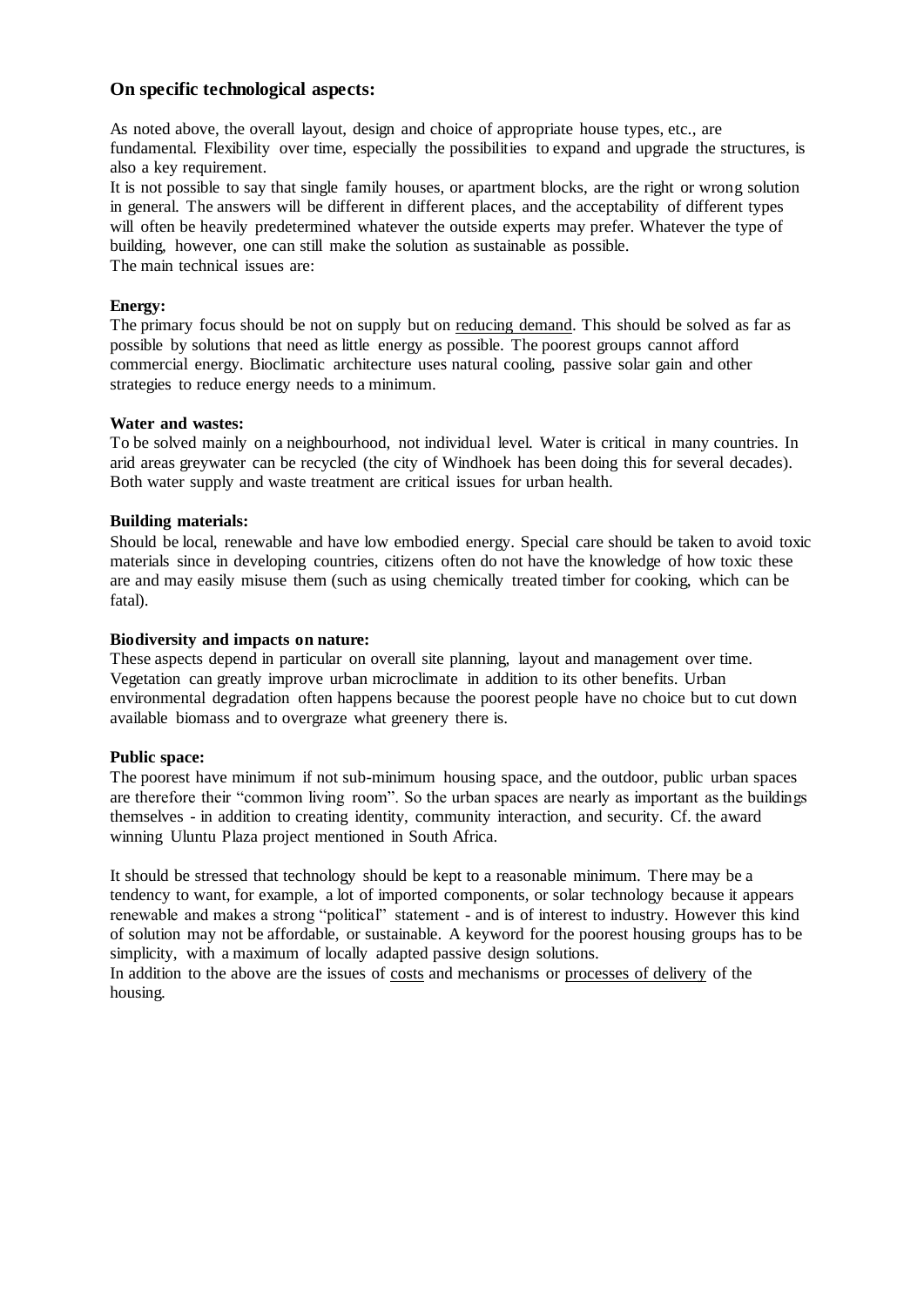# **5. CONCLUSIONS**

### **5.1. STRUCTURE AND CONTENTS**

### **Documents:**

A short policy document should define overall focus and goals, with a strategic program. It is important that sustainability should not be profiled as an added "extra" criteria for projects (as in the case of recent Norwegian urban sustainability initiatives!) but as a basic and essential quality requirement.

### **Examples:**

Collect a small number of good examples, representing different regions, themes and approaches, and use these both as publicity, and for deeper evaluation within CSD of differences, problems and appropriate strategies. A few such are mentioned above but it is beyond the scope of the present short note to collect the information or describe them in detail.

### **Projects:**

It is recommended that projects supported / promoted by CSD should not focus on single issues only such as energy, roads or water, but on wholistic approaches. Specialist solutions in one area are often hindered or damaged by specialist solutions in the next. Sustainability requires an integrated approach. This also leads to economies.

An example is infrastructures. Thimphu, capital of Bhutan, has been typical. In many developing country situations, one sees an aid agency come in and dig up all the streets to put in sewage lines. The next year another agency comes and digs up the same streets to put in electricity cables. Then comes another and digs it all up again to put in water supply. This creates problems for the inhabitants for many years. Each "specialist" agency goes away happy with its own work, but none of them see the whole picture. Each has maybe kept within its own budget. But the total cost is probably three times what it could have been with an integrated approach.

Establish contacts with existing "winners", eg. successful housing/slum upgrading initiatives which could be supported further. This will provide experience, as well as enabling CSD to share credit for "action" which is already happening.

### **Networks:**

Identify a small number of successful and recognised individuals and organisations as initial partners in different regions. In doing so, look to select innovative partners rather than only ones which may be well established but bureaucratic and less creative. This is both to avoid existing "power games" and to encourage a variety of new thinking.

The above also relates to choosing winners in the sense of established and respected local organisations and NGOs, in particular, local housing groups or neighbourhoods. Synergy should be sought with anything related to local LA-21 initiatives, not least since this will heighten the positive international and UN profile of the work being done.

"Winners" can be found in all world regions, but it will be advisable to prioritise countries where delivery is known to be not too difficult.

Implementation modes will vary from country to country. At the UN level one may develop guidelines for sustainable housing. It may be useful to compare for example the IOC guidelines for "LA-21 for Sports". The UIA Work group which I am director of, *The Road from Rio*, have been contributing to this, together with Marianne Natvig /Lillehammer and KD.

### **Evaluation:**

Give CSD's work a critical spirit. Develop a structure for critical review and evaluation of projects, and do everything possible to ensure it survives.

Methodology of evaluation should be structured in a clear way corresponding to today's understanding of the concept of sustainability, explicitly including separate focus on ecological, social and economic aspects.

Review can be at the usual stages - program, design stage, mid-term and post-evaluation. However if a learning curve is to be ensured, review must in addition be required in a longer time perspective, such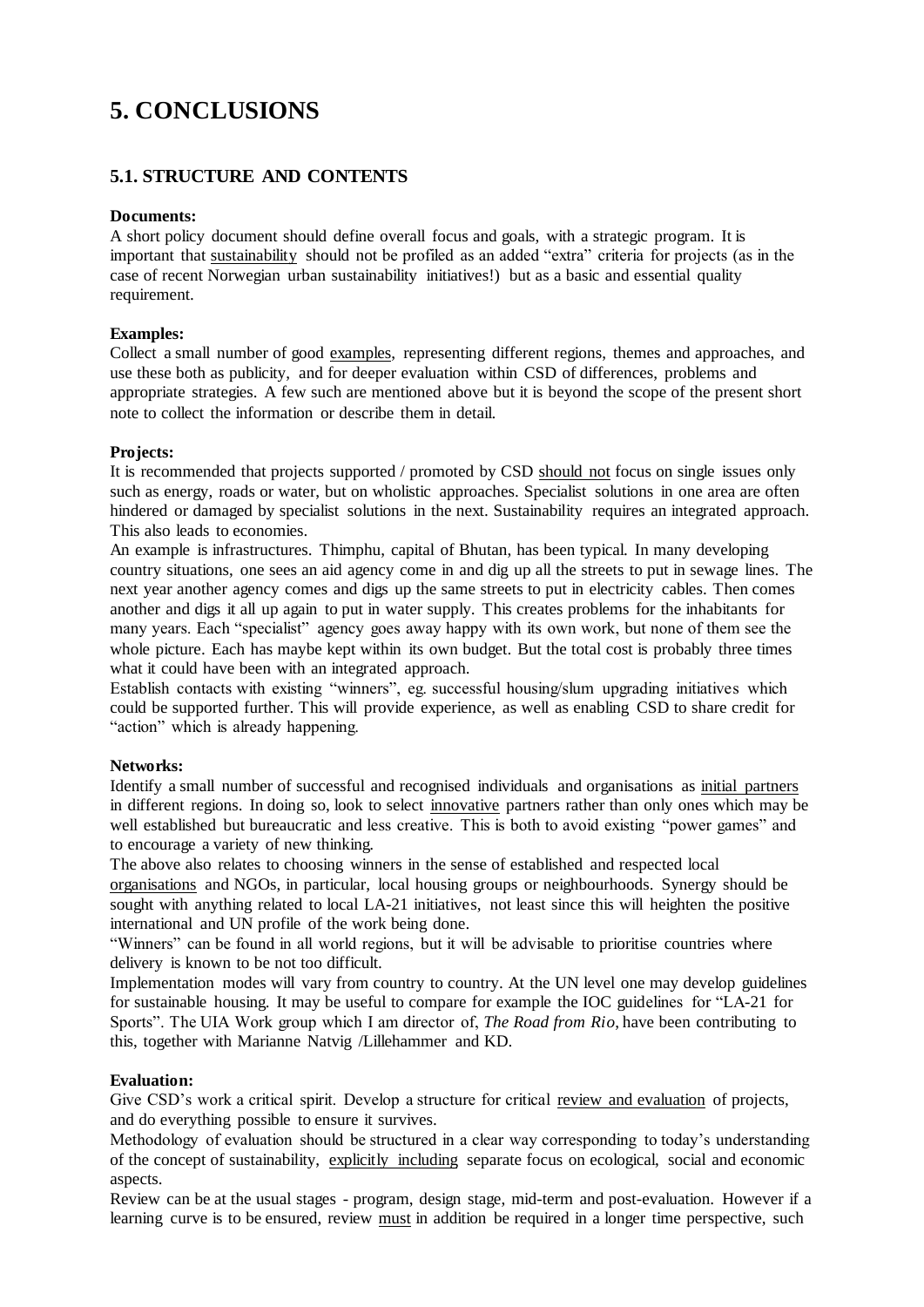as 5 years later. Improve follow up and evaluation: as noted international evaluation is often weak and memory is short.

### **Dissemination:**

Not adding to the piles of international newsletters and publications with general theory, policy etc., but spreading examples and critical discussion of concrete good practice, should be a very high priority.

## **5.2. STRATEGIC TARGETING**

### **Regions:**

It is probably advisable to focus on quite a small selection of initiatives. One might avoid countries where logistics and cooperation are known to be difficult, but the examples should come from all geographical regions - including a few deprived inner city programs in developed countries.

### **Themes:**

It it tempting to select just one or two themes - such as sewage, or water, or renewable energy. However, the specialist approach is the opposite of a wholistic environmental view. It has not seldom been itself a cause of failure, because the specialist solution which in itself may look good, may not take account of other, overlapping issues.

Sustainability also becomes most economical when several ecological and social themes are considered in synergy and solved with integrated solutions.

CSD programs should be user-focused rather than purely technical. Certain key themes may therefore be given high priority, if this is really desirable - but if so they must be addressed not in a specialist way but within the context of an integrated and community-based (participatory) approach.

### **Strengthen the urban layout and infrastructure issues:**

As noted the houses themselves are only part of the issue. A shift in focus towards the bigger picture is generally accepted in sustainability circles now. The Nordic countries have a lot to offer here, with many decades of well thought out housing. (For example Husbanken and similar kompetansemiljøer. NABU is focusing increasingly on this level of neighbourhood/overall layout, with many municipalities asking us for assistance to develop sustainable housing areas).

However, it is also important to develop and build at least some specific housing types, in order to contribute to better future solutions, based on sustainable building design, which is almost unknown in many countries.

### **Recipients:**

It will be an advantage to target certain user groups - for example children, women, old, and handicapped - not because these are necessarily more important than the others, but for strategic reasons. This also fits in with the mandate of CSD to target the most disadvantaged.

Focusing on children, women, the elderly, etc., may often help to clarify the goals and sustainability ambitions of projects; at the same time this is a good way to attract the international funding. The organisation CESTA in El Salvador deliberately targets these groups for its building and enterprise projects, as well as handicapped people.

It is often said that a city designed for children is good for everyone. This therefore provides a creative focus for design solutions.

It is also easier to get funding for these groups.

In addition, results involving children, women etc., are more media-attractive and good PR.

### **5.3. GENERAL**

The provision of better living conditions for the poorest is both about building large new housing areas, and, to an increasing degree, upgrading or normalisation of existing slums.

Living conditions include both housing and the urban environment around that housing.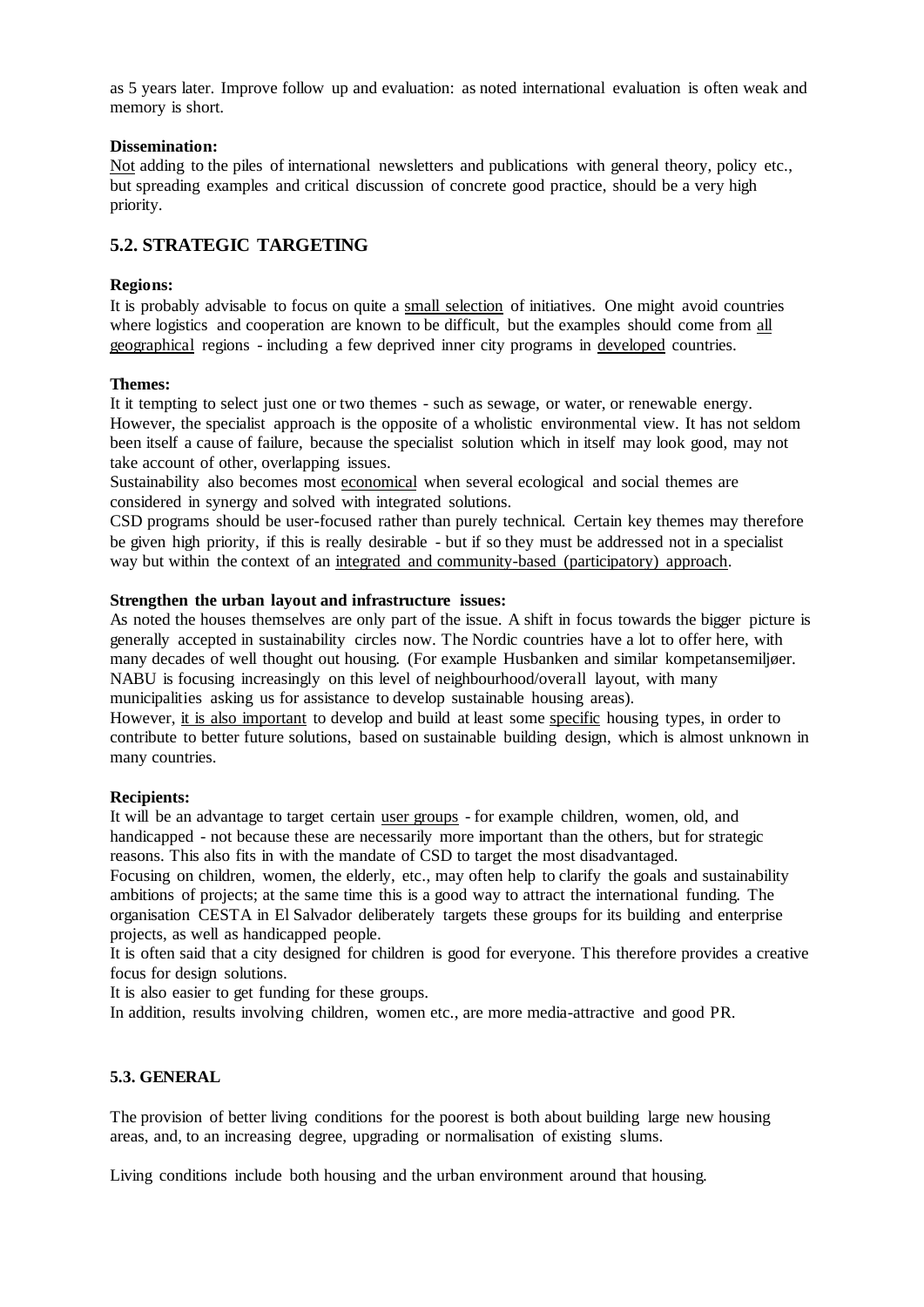Upgrading existing slums to an acceptable urban quality has been shown to cost easily twice as much as if these areas could have been planned in advance, including planning for informal settlements. Seen in a sustainable perspective, this issue of avoided costs must be given top focus. Slums cause extremely poor environmental conditions and have serious ecological consequences. In other words the uncontrolled urban sprawl in developing countries is creating enormous burdens for the future. These burdens will be social, environmental and not least economic.

In choosing appropriate solutions local climate, building technology, administrative and cultural factors play crucial roles. The keyword is sustainable design and construction. Successful examples always build on many specific local factors - there are no ideal models which can be imported. What we can find, perhaps, are common principles; it is important however to note that these have to do with processes, more than with physical solutions.

One can find many models around the world both for new settlements and for upgrading of existing slums. Both of these demand a great deal of political and logistical efforts, and user participation is a key to nearly all of them.

Programs aimed at improvement of the living conditions of the poorest population groups are in other words, partly about physical products in the sense of good planning and construction solutions. However, such programs are to a very large degree about social and legal instruments and community processes.

- - - - - - - - - - - -

CB/NABU 0703